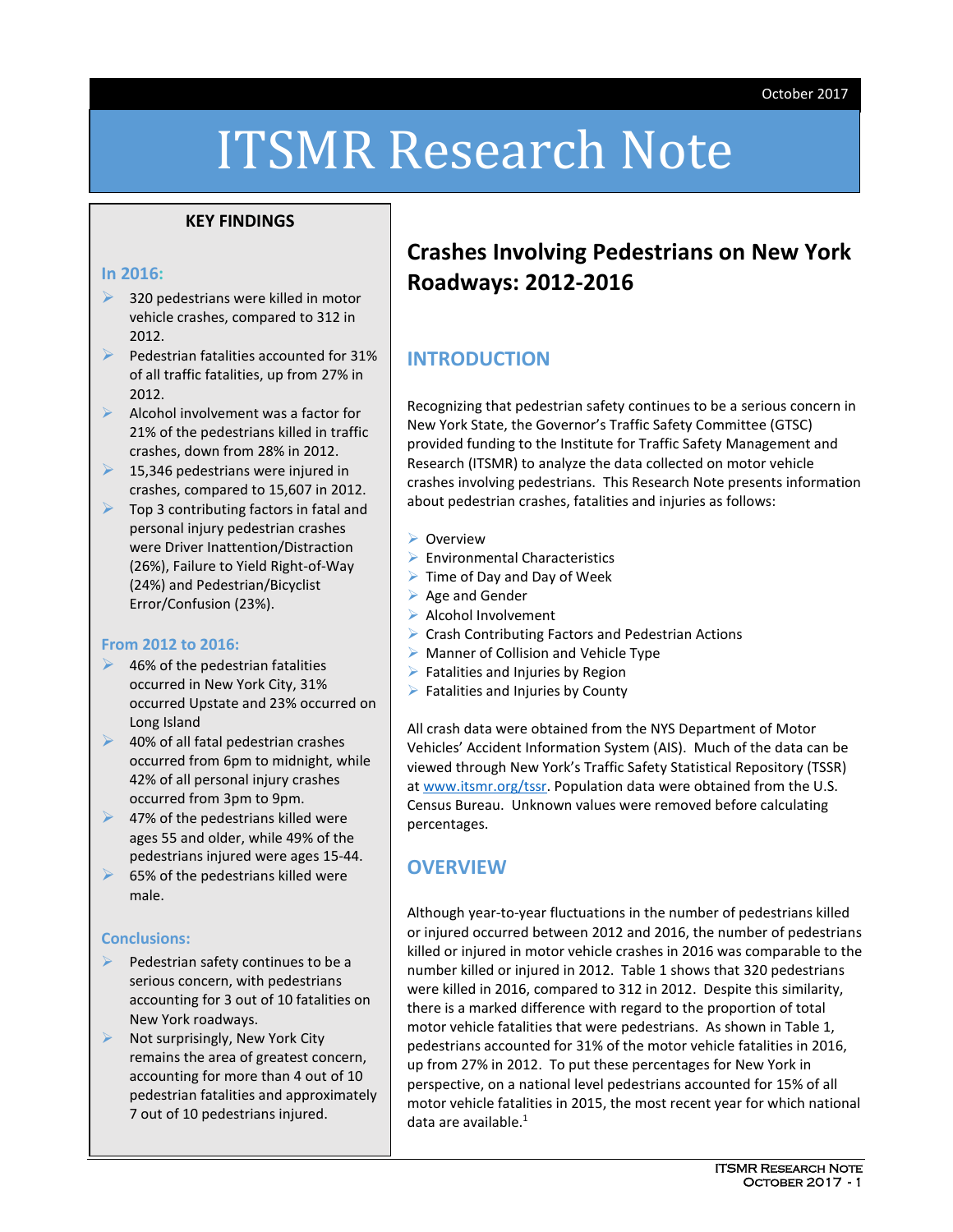*Table 1 Total and Pedestrians Killed/Injured in Traffic Crashes*

The numbers of pedestrians injured dropped slightly from 15,607 in 2012 to 15,346 in 2016, accounting for 9% of all persons injured in 2016. Again, to put this percentage in perspective, in 2015, 8% of the people injured in motor vehicle crashes in New York were pedestrians, compared to an estimated national average of  $3\%$ .<sup>1</sup>

|                            | 2012    | 2013    | 2014    | 2015    | 2016    |
|----------------------------|---------|---------|---------|---------|---------|
| <b>Total Killed</b>        | 1,163   | 1,188   | 1,026   | 1,116   | 1,029   |
| <b>Pedestrians Killed</b>  | 312     | 344     | 268     | 321     | 320     |
| % of Total Killed          | 26.8%   | 29.0%   | 26.1%   | 28.8%   | 31.1%   |
| <b>Total Injured</b>       | 169,206 | 169,177 | 160,497 | 159,025 | 169,884 |
| <b>Pedestrians Injured</b> | 15,607  | 16,278  | 14,906  | 13,413  | 15,346  |
| % of Total Injured         | 9.2%    | 9.6%    | 9.3%    | 8.4%    | 9.0%    |

## **ENVIRONMENTAL CHARACTERISTICS**

Figures 1-3 provide information on several environmental characteristics – month of the year, light condition and weather – for motor vehicle crashes in which pedestrians were killed or injured during the five-year period, 2012-2016. Since the data showed little variation from year to year, the data for these five years were aggregated for analysis purposes.

In the five-year period 2012-2016, 32% of the fatal pedestrian crashes and 29% of the personal injury pedestrian crashes occurred October to December (Figure 1).

Figure 2 shows that from 2012 to 2016, 61% of the fatal pedestrian crashes occurred

*Figure 1 Fatal and Personal Injury Pedestrian Crashes by Month, 2012-2016*



in the dark and 35% occurred during daylight. In contrast, 61% of the personal injury pedestrian crashes occurred in daylight and 33% occurred in the dark.

70% of the fatal and personal injury pedestrian motor vehicle crashes from 2012 to 2016 occurred during clear weather (Figure 3).



*Figure 2 Fatal and Personal Injury Pedestrian Crashes by Light Condition, 2012-2016*



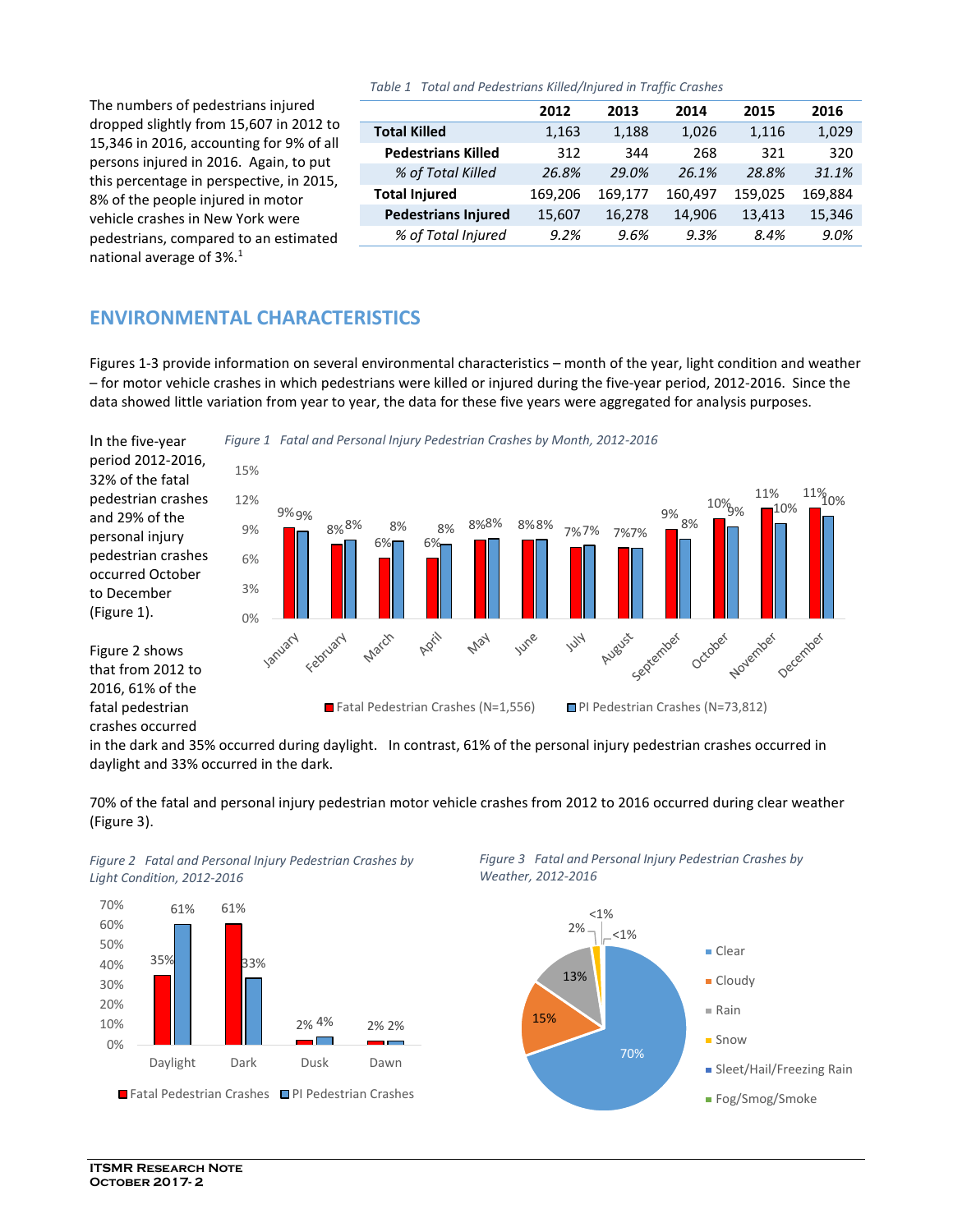## **TIME OF DAY AND DAY OF WEEK**

Similar to the data on environmental characteristics, since the data on time of day and day of week showed little variation from year to year, the data for these five years were aggregated for analysis purposes. Figure 4 shows that the greatest percentage of fatal pedestrian crashes from 2012 to 2016 occurred during the 3-hour time period 6 to 9pm (22%), followed by 9pm to midnight (18%). The greatest percentages of personal injury pedestrian crashes during the same years occurred from 3 to 6pm and from 6 to 9pm (both 21%).



*Figure 6 Fatal and Personal Injury Pedestrian Crashes by Day of Week, 2012-2016*



From 2012 to 2016, 28% of fatal pedestrian crashes occurred on the weekends (Saturday or Sunday), and 23% of personal injury pedestrian crashes happened on weekends (Figure 6).

## **AGE AND GENDER**

The data on age and gender were also aggregated for the five years, 2012-2016, due to little variation in the data from year to year. As shown in Figure 7, pedestrians ages 55 and older were overrepresented with respect to fatalities in motor vehicle crashes, with 47% of the pedestrians killed being ages 55 and older, compared to 27% of the population.

During the same years, pedestrians ages 15-34 were overrepresented with respect to persons injured in motor vehicle crashes. Figure 7 shows that 36% of the pedestrians injured were in this age group, compared to 28% of the population.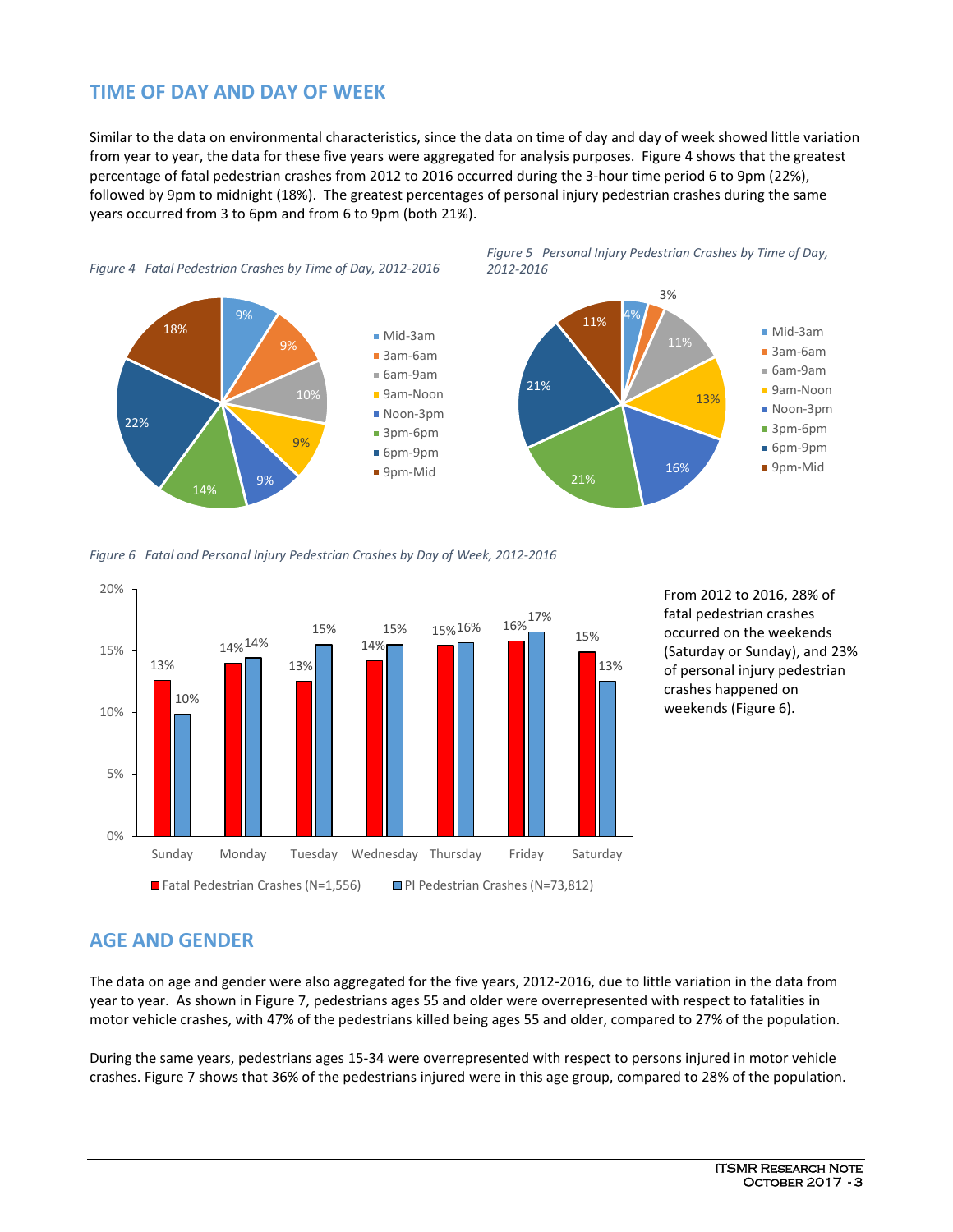



As indicated in Figure 8, 65% of the pedestrians killed and 51% of those injured in motor vehicle crashes from 2012 to 2016 were male, compared to 49% of males in the population of New York State during the same years.

*Figure 8 Pedestrians Killed and Injured by Gender, 2012-2016*



#### **ALCOHOL INVOLVEMENT**

The analyses conducted with regard to alcohol involvement focused on 1) the number of fatal and personal injury pedestrian crashes that involved alcohol and 2) the extent to which alcohol involvement was reported for the pedestrian. New York State defines an alcohol-related motor vehicle crash as one in which at least one of the following three factors is present: 1) "alcohol involvement" was noted as a contributing factor on the police crash report form, 2) a ticket for impaired driving was issued to one or more drivers involved in the crash, or 3) a BAC was reported for the impaired driver, pedestrian or bicyclist involved.

Table 2 presents the number of alcohol-related fatal and personal injury pedestrian crashes as a percentage of all fatal and personal injury pedestrian crashes from 2012 to 2016. This proportion remained constant over the five-year period at 3%.

*Table 2 Total Fatal and Personal Injury Pedestrian Crashes; Alcohol-Related Pedestrian Crashes*

|                                                     | 2012   | 2013   | 2014    | 2015             | 2016   |
|-----------------------------------------------------|--------|--------|---------|------------------|--------|
| <b>Fatal and Personal Injury Pedestrian Crashes</b> | 15.808 | 16.413 | 14.919  | 13.189           | 15.039 |
| Alcohol-Related F & PI Pedestrian Crashes           | 493    | 493    | 445     | 398              | 495    |
| % of F & PI Pedestrian Crashes                      | 3.1%   | 3.0%   | $3.0\%$ | 3 Q <sup>o</sup> | 3.3%   |

Table 3 shows the extent to which alcohol involvement was reported for pedestrians. The data presented may underrepresent the full extent of pedestrian alcohol involvement since there is no requirement that pedestrians killed or injured in a motor vehicle crash be tested for the presence of alcohol. As indicated in Table 3, alcohol involvement was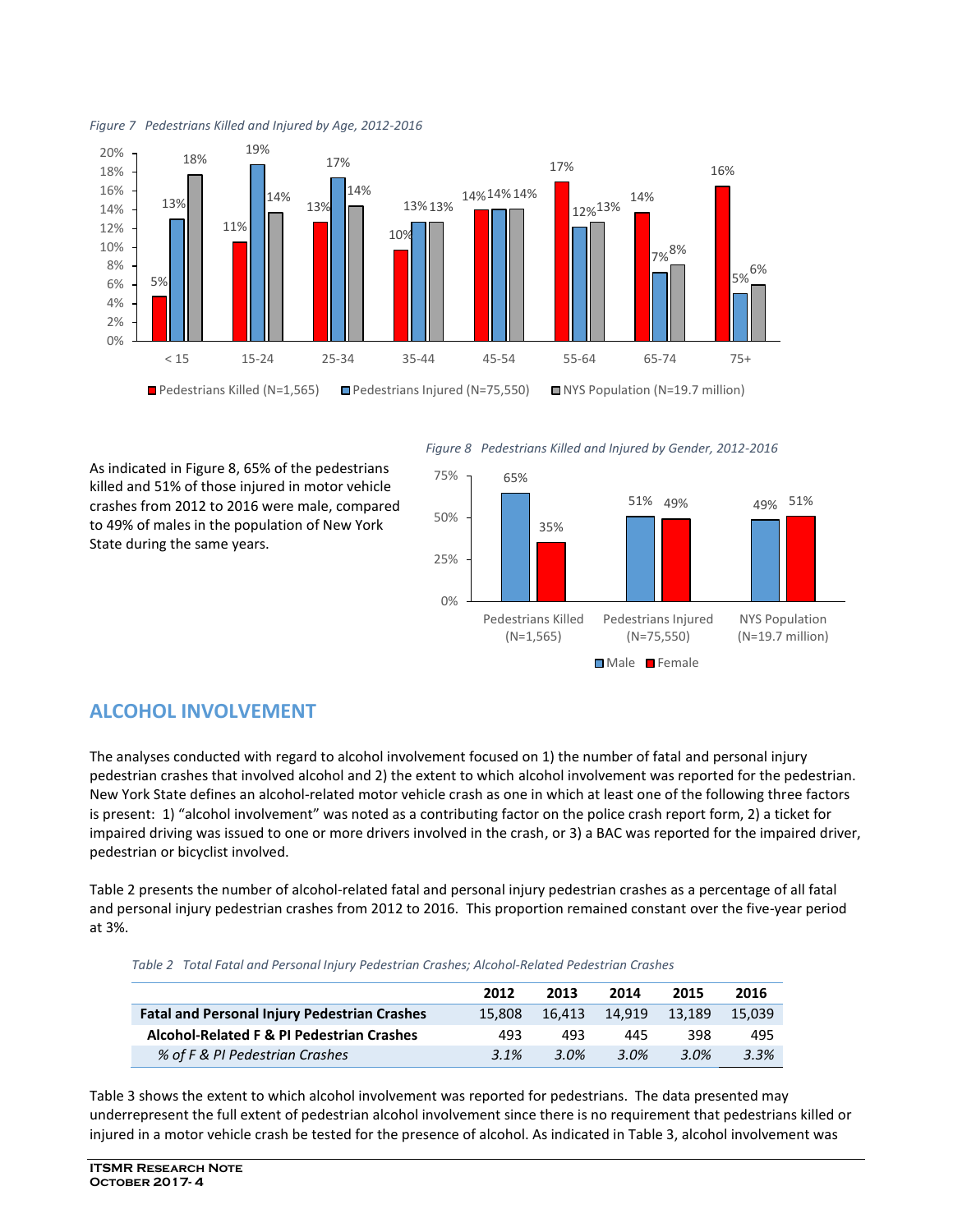reported for 21% of the pedestrians killed in 2016, down from 28% in 2012. The proportion of pedestrians injured for whom alcohol involvement was reported remained fairly constant at 1%-2% in each of the five years.

|                              | 2012   | 2013   | 2014   | 2015   | 2016   |
|------------------------------|--------|--------|--------|--------|--------|
| <b>Pedestrians Killed</b>    | 312    | 344    | 268    | 321    | 320    |
| Alcohol Involvement Reported | 86     | 82     | 58     | 76     | 67     |
| % of Pedestrians Killed      | 27.6%  | 23.8%  | 21.6%  | 23.7%  | 20.9%  |
| <b>Pedestrians Injured</b>   | 15.607 | 16.278 | 14.906 | 13.413 | 15,346 |
| Alcohol Involvement Reported | 234    | 235    | 204    | 205    | 284    |
| % of Pedestrians Injured     | 1.5%   | 1.4%   | 1.4%   | 1.5%   | 1.9%   |

*Table 3 Pedestrians Killed and Injured in MV Crashes; Alcohol Involvement Reported for Pedestrians Killed and Injured*

#### **CRASH CONTRIBUTING FACTORS AND PEDESTRIAN ACTIONS**

Since data on contributing factors and pedestrian actions in crashes are only captured on the police accident report form, the analyses conducted on contributing factors and pedestrian actions focused on police-reported crashes.

 Driver Inattention/Distraction, Failure to Yield Right-of-Way and Pedestrian/Bicyclist Error/Confusion were the top three contributing factors reported in pedestrian fatal and personal injury crashes each year. As shown in Table 4, in 2016, 26% of the crashes had Driver Inattention/Distraction reported as a contributing factor, 24% had Failure to Yield Right-of-Way reported and 23% had Pedestrian/Bicyclist Error/Confusion reported.

| Table 4: Select Contributing Factors in Police-Reported Fatal and Personal Injury Pedestrian Crashes |  |  |
|------------------------------------------------------------------------------------------------------|--|--|
|                                                                                                      |  |  |

|                                                                     | 2012         | 2013         | 2014         | 2015     | 2016         |
|---------------------------------------------------------------------|--------------|--------------|--------------|----------|--------------|
| <b>F &amp; PI Pedestrian Crashes</b><br><b>Contributing Factors</b> | $N = 15,206$ | $N = 15,875$ | $N = 14,383$ | N=12,679 | $N = 14,576$ |
| Driver Inattention/Distraction                                      | 23.2%        | 24.1%        | 25.0%        | 26.6%    | 25.5%        |
| Failure to Yield Right-of-Way                                       | 21.2%        | 22.8%        | 24.5%        | 26.2%    | 24.3%        |
| Pedestrian/Bicyclist Error/Confusion                                | 23.6%        | 22.7%        | 22.9%        | 22.8%    | 23.4%        |
| <b>Backing Unsafely</b>                                             | 5.2%         | 5.6%         | 6.1%         | 5.6%     | 5.5%         |
| <b>Traffic Control Device Disregarded</b>                           | 2.9%         | 3.5%         | 3.4%         | 3.5%     | 3.4%         |
| Unsafe Speed                                                        | 3.0%         | 2.8%         | 2.9%         | 3.4%     | 3.0%         |
| Alcohol Involvement                                                 | 2.7%         | 2.6%         | 2.7%         | 2.6%     | 2.5%         |

 $\triangleright$  In each year, the most frequent police-reported pedestrian action for pedestrians killed or injured in crashes was crossing with a traffic signal (28%-31%) (Table 5). The second most frequently reported pedestrian action was crossing at a place where there was no traffic signal or crosswalk (21%-22%).

 *Table 5 Select Actions for Pedestrians Killed or Injured in Police-Reported MV Crashes*

|                                       | 2012         | 2013         | 2014         | 2015         | 2016          |
|---------------------------------------|--------------|--------------|--------------|--------------|---------------|
| <b>Pedestrians Killed or Injured</b>  | $N = 15,308$ | $N = 16.065$ | $N = 14.614$ | $N = 13,219$ | $N = 15, 191$ |
| <b>Pedestrian Actions</b>             |              |              |              |              |               |
| Crossing, With Signal                 | 28.9%        | 31.3%        | 31.4%        | 30.4%        | 28.2%         |
| Crossing, No Signal or Crosswalk      | 22.0%        | 21.0%        | 21.1%        | 21.1%        | 21.7%         |
| Crossing, Against Signal              | 10.5%        | 9.9%         | 9.3%         | 8.8%         | 7.8%          |
| Crossing, No Signal, Marked Crosswalk | 8.2%         | 8.6%         | 8.32%        | 8.7%         | 8.8%          |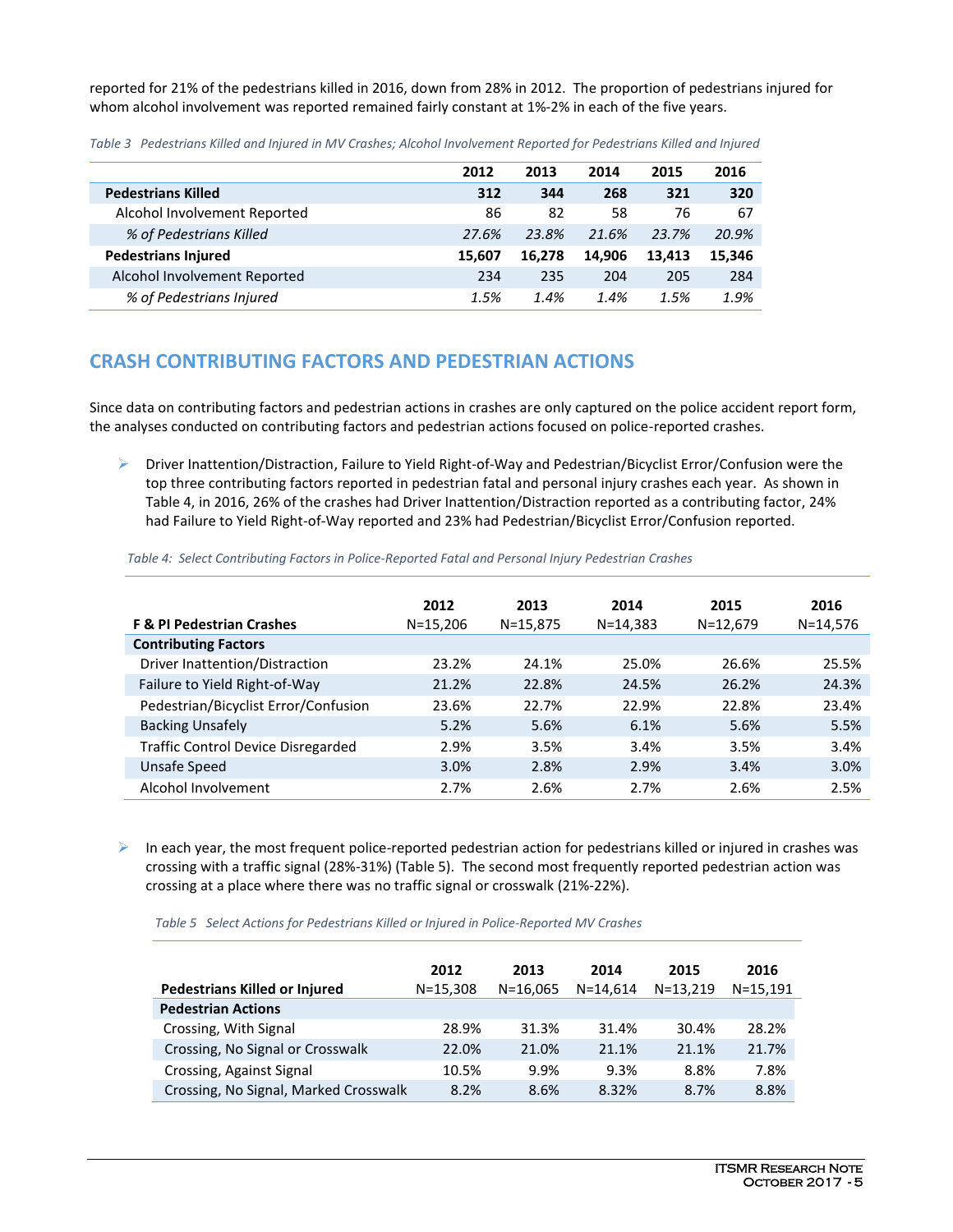## **MANNER OF COLLISION AND VEHICLE TYPE**

|                                            | 2012   | 2013   | 2014   | 2015   | 2016   |
|--------------------------------------------|--------|--------|--------|--------|--------|
| <b>Total F &amp; PI Pedestrian Crashes</b> | 15.808 | 16.413 | 14,919 | 13,189 | 15.039 |
| <b>Fatal Pedestrian Crashes</b>            | 312    | 343    | 269    | 316    | 316    |
| % Involving Single Vehicle                 | 85.9%  | 87.8%  | 88.1%  | 89.9%  | 87.0%  |
| <b>Personal Injury Pedestrian Crashes</b>  | 15.496 | 16.070 | 14.650 | 12.873 | 14.723 |
| % Involving Single Vehicle                 | 96.5%  | 96.3%  | 96.0%  | 96.3%  | 96.2%  |
|                                            |        |        |        |        |        |

 *Table 6 Total and Single-Vehicle Fatal and Personal Injury Pedestrian Crashes*

In each of the five years, 96% of all personal injury pedestrian crashes involved a single vehicle.

Figure 9 illustrates the proportions of the types of vehicles involved in single-vehicle fatal and personal injury pedestrian crashes during the five-year period 2012- 2016.

- $\geq$  42% of the vehicles involved in single-vehicle fatal pedestrian crashes from 2012 to 2016 were light trucks, including SUVs, pickups and vans and another 38% were passenger cars.
- $\geq$  42% of the vehicles involved in single-vehicle personal injury pedestrian crashes were passenger cars, and 38% were light trucks.

*Figure 9 Type of Vehicle Involved in Single-Vehicle Fatal and Personal Injury Pedestrian Crashes, 2012-2016*



Table 7 shows a decrease of 2 percentage points in the proportions of passenger cars

involved in single-vehicle fatal and personal injury pedestrian crashes over the five-year period, from 45% in 2012 to 43% in 2016. At the same time, the proportions of SUVs involved in these crashes increased by 4 points, from 29% in 2012 to 33% in 2016.

| <b>Vehicles Involved in</b> |              |          |              |              |              |
|-----------------------------|--------------|----------|--------------|--------------|--------------|
| Single-Vehicle F & PI       | 2012         | 2013     | 2014         | 2015         | 2016         |
| <b>Pedestrian Crashes</b>   | $N = 15,227$ | N=15,777 | $N = 14,301$ | $N = 12,686$ | $N = 14,432$ |
| <b>Vehicle Type</b>         |              |          |              |              |              |
| Passenger Car               | 45.0%        | 43.2%    | 40.8%        | 40.3%        | 43.0%        |
| Light Truck*                | 35.5%        | 36.8%    | 39.5%        | 40.2%        | 38.7%        |
| $-SUV$                      | 28.7%        | 29.8%    | 32.4%        | 33.0%        | 32.5%        |
| — Pickup                    | 3.0%         | 2.9%     | 3.2%         | 3.4%         | 3.4%         |
| $-Van$                      | 3.0%         | 3.2%     | 2.9%         | 2.9%         | 2.3%         |
| Large Truck                 | 1.0%         | 1.2%     | 1.2%         | 1.2%         | 1.1%         |
| <b>Bus</b>                  | 1.9%         | 1.8%     | 1.7%         | 1.7%         | 1.4%         |
| Other/Unknown<br>Vehicle    | 16.6%        | 17.0%    | 16.8%        | 16.6%        | 15.8%        |

*Table 7 Vehicles Involved in Single-Vehicle Fatal and Personal Injury Pedestrian Crashes by Vehicle Type*

*\*Light truck totals include other/unknown light trucks.*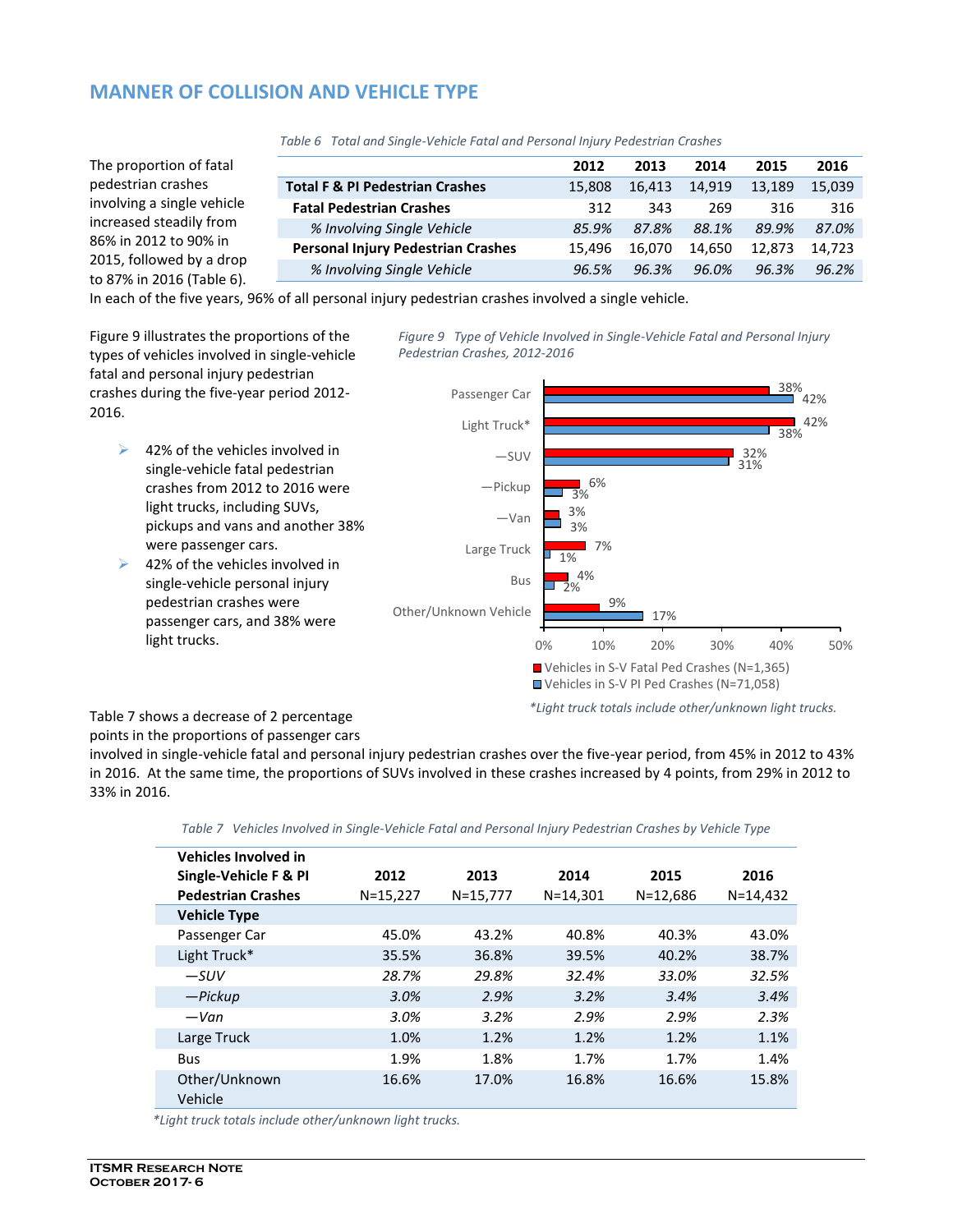## **FATALITIES AND INJURIES BY REGION**

For purposes of analyzing crash data, New York State is typically divided into three regions: Upstate, Long Island and New York City. The Upstate region consists of the 55 counties north of New York City, the Long Island region includes the two counties of Nassau and Suffolk, and the New York City region is comprised of five counties (Bronx, Kings, New York, Queens and Richmond).

Over the five-year period 2012-2016, New York City accounted for 46% of the state's pedestrian fatalities and 69% of the pedestrians injured in motor vehicle crashes, but 43% of the state's population (Figure 10). In comparison, 31% of the pedestrians were killed and 21% were injured in the Upstate region, where another 43% of the state's population lived. The remaining 23% of the pedestrians were killed and 10% were injured on Long Island, which had 14% of the population. New York City, therefore, was overrepresented with respect to fatalities and injuries, and Long Island with respect to fatalities.

#### *Figure 10 Pedestrians Killed and Injured Compared to Population by Region, 2012-2016*



#### **FATALITIES AND INJURIES BY COUNTY**

The six counties shown in Figure 11 have consistently had the greatest numbers of pedestrians killed or injured in crashes in the state. Together they accounted for 55% of New York's population but 63% of the pedestrians killed and 77% of those injured in



*Figure 11 Pedestrians Killed and Injured Compared to Population by County, Top 6 Counties, 2016*

2016. The counties of New York and the Bronx were overrepresented in terms of pedestrian fatalities and injuries. Kings and Queens were overrepresented in terms of pedestrian injuries. Nassau and Suffolk were overrepresented with respect to pedestrian fatalities.

Figure 12 illustrates the up and down pattern in the numbers of pedestrians killed or injured in each of these top six counties over the five-year period 2012-2016. Compared to 2012, the county of New York experienced the greatest decrease in the number of pedestrians killed or injured in 2016 (2,996 vs. 2,559), while the Bronx experienced the greatest increase (1,606 vs. 1,798).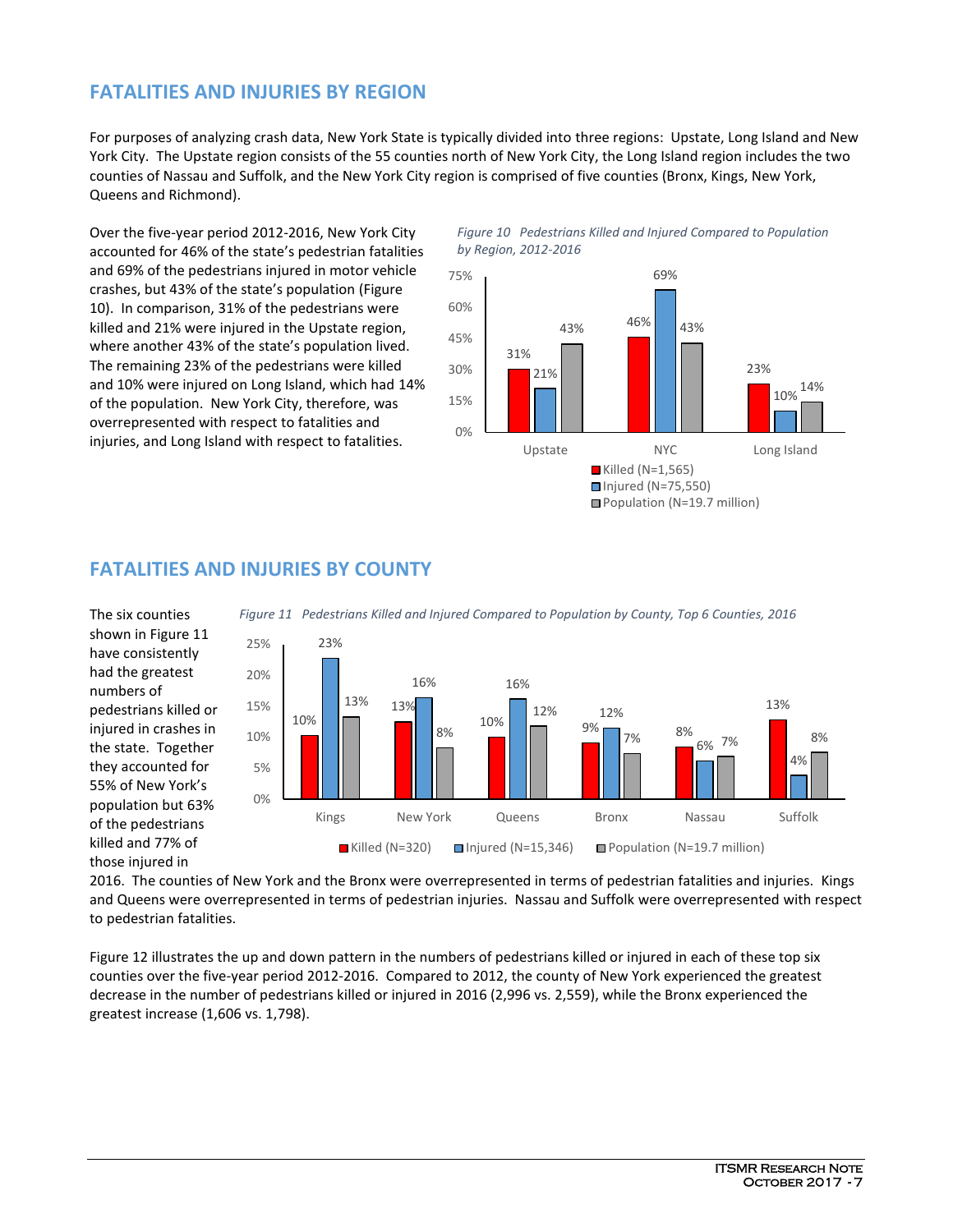



For New York State and for each of the 20 counties with the highest numbers of pedestrians killed or injured in motor vehicle crashes in 2016, Table 8 presents the total population, number of persons killed or injured, number of pedestrians killed or injured, percentage of pedestrians killed or injured of persons killed or injured, and the rates of persons killed or injured and pedestrians killed or injured per 100,000 population. In 2016:

- $\triangleright$  As shown in Figure 12 and Table 8, pedestrian fatalities and injuries were highest in Kings County (3,535), followed by New York County (2,559), Queens (2,517) and Bronx (1,798).
- $\triangleright$  Statewide, 9.2% of the persons killed or injured in traffic crashes were pedestrians. The county proportions were highest in the five boroughs of New York City: New York (24.5%), Kings (16.4%), Bronx (14.3%), Queens (12.1%) and Richmond (11.5%).
- $\triangleright$  In New York State, 7.93 pedestrians were killed or injured per 10,000 population. New York County had the highest county rate (15.57), followed by Kings (13.45), Bronx (12.35), and Queens (10.79).

|  | Table 8 Persons Killed or Injured in Motor Vehicle Crashes, Pedestrians Killed or Injured, NYS and Top 20 Counties, 2016 |  |  |  |  |
|--|--------------------------------------------------------------------------------------------------------------------------|--|--|--|--|
|--|--------------------------------------------------------------------------------------------------------------------------|--|--|--|--|

|                       |                   | <b>Persons Killed</b><br>or Injured in | <b>Pedestrians</b><br><b>Killed or</b> | % of Persons<br><b>Killed or</b> |              | Persons Killed or Injured per<br>10,000 Population |
|-----------------------|-------------------|----------------------------------------|----------------------------------------|----------------------------------|--------------|----------------------------------------------------|
|                       | <b>Population</b> | <b>MV Crashes</b>                      | <b>Injured</b>                         | <b>Injured</b>                   | <b>Total</b> | <b>Pedestrians</b>                                 |
| <b>NEW YORK STATE</b> | 19,745,289        | 170,913                                | 15,666                                 | 9.2%                             | 86.56        | 7.93                                               |
| <b>COUNTY</b>         |                   |                                        |                                        |                                  |              |                                                    |
| Kings                 | 2,629,150         | 21,503                                 | 3,535                                  | 16.4%                            | 81.79        | 13.45                                              |
| New York              | 1,643,734         | 10,459                                 | 2,559                                  | 24.5%                            | 63.63        | 15.57                                              |
| Queens                | 2,333,054         | 20,718                                 | 2,517                                  | 12.1%                            | 88.80        | 10.79                                              |
| <b>Bronx</b>          | 1,455,720         | 12,601                                 | 1,798                                  | 14.3%                            | 86.56        | 12.35                                              |
| Nassau                | 1,361,500         | 17,273                                 | 976                                    | 5.7%                             | 126.87       | 7.17                                               |
| Suffolk               | 1,492,583         | 17,689                                 | 631                                    | 3.6%                             | 118.51       | 4.23                                               |
| Westchester           | 974,542           | 7,839                                  | 519                                    | 6.6%                             | 80.44        | 5.33                                               |
| Erie                  | 921,046           | 9,687                                  | 514                                    | 5.3%                             | 105.17       | 5.58                                               |
| Richmond              | 476,015           | 3,383                                  | 388                                    | 11.5%                            | 71.07        | 8.15                                               |
| Monroe                | 747,727           | 5,929                                  | 349                                    | 5.9%                             | 79.29        | 4.67                                               |
| Albany                | 308,846           | 3,059                                  | 215                                    | 7.0%                             | 99.05        | 6.96                                               |
| Onondaga              | 466,194           | 4,038                                  | 192                                    | 4.8%                             | 86.62        | 4.12                                               |
| Rockland              | 326,780           | 3,124                                  | 165                                    | 5.3%                             | 95.60        | 5.05                                               |
| Orange                | 379,210           | 3,884                                  | 147                                    | 3.8%                             | 102.42       | 3.88                                               |
| <b>Broome</b>         | 195,334           | 1,463                                  | 97                                     | 6.6%                             | 74.90        | 4.97                                               |
| Dutchess              | 294,473           | 2,498                                  | 83                                     | 3.3%                             | 84.83        | 2.82                                               |
| Schenectady           | 154,553           | 1,170                                  | 82                                     | 7.0%                             | 75.70        | 5.31                                               |
| Oneida                | 231,190           | 1,696                                  | 71                                     | 4.2%                             | 73.36        | 3.07                                               |
| Niagara               | 211,758           | 1,545                                  | 68                                     | 4.4%                             | 72.96        | 3.21                                               |
| Rensselaer            | 160,070           | 1,057                                  | 56                                     | 5.3%                             | 66.03        | 3.50                                               |